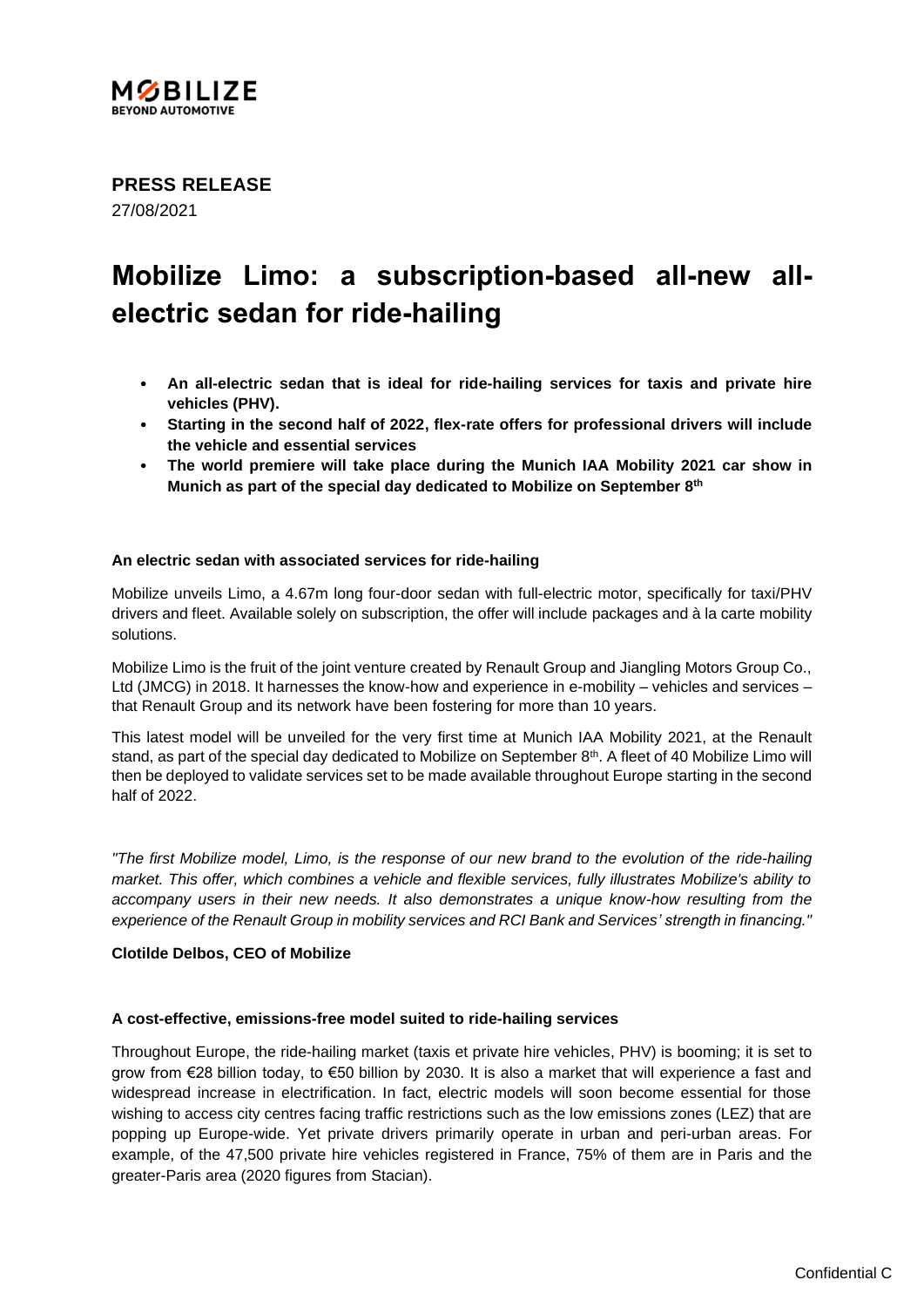

Mobilize Limo is therefore the ideal solution for drivers looking for emission-free vehicles that are prestige and cheap to run. With a battery that offers around 450 km between charges (pending WLTP certification) and a driving experience that is silent, smooth, and vibration-free, this is a vehicle that will alleviate any concerns drivers and fleet managers may have when it comes to electric mobility.

Mobilize Limo will be marketed as a joint offer combining both the vehicle and services for all sorts of drivers including taxis, PHVs, and other private transport services (e.g., medical transport, community transport). Mobilize's offer will include a fully-fledged package of services with something for everyone be they full-time, part-time, or one-off drivers. These services will also be available for other Renault Group's electric vehicles.

Managed by RCI Bank and Services, Mobilize rental agreements will include flexible mileage and contract duration. Casual drivers will have access to a pay-as-you-drive solution. For fleet operators running taxi/PHV services, Mobilize will leverage its network of start-up partner companies to offer a complete solution for their activity (fleet dispatching, payment, vehicle charging, connectivity…) in order to optimize their Total Cost of Operations (TCO) and operational excellence, at the service of customers.

Mobilize packages will also include various services such as manufacturer-backed warrantees, maintenance, insurance, and charging solutions. Such all-inclusive, competitive packages – with more details to follow – serve to give commercial operators peace of mind.

## **A premium, elegant design**

Limo is 4.67 m long, 1.83 m wide, and 1.47 m high, making it close D-segment vehicles. It is an elegant and statutory 4-door sedan with a short bonnet and a plunging roof. Its flowing yet dynamic profile is very much on par with modern design and reflects the transition to electric vehicles. Available in the three most popular body colours (Metallic Black, Metallic Grey, Glossy White), Limo gives off a sense of confident refinement and quality.

In particular, it features:

- Flush door handles that unfold when unlocked
- LED lamps with a sophisticated lighting signature and scrolling indicators
- Mobilize logos in the front and rear, and specific 'Mobilize Limo' branding located just behind the wing mirrors.
- 17-inch smoke-finish lacquered aluminium rims

On board, Limo inspires a sense of calm and serenity thanks to the satin-finish TEP (leather effect) upholstery that is soft to the touch and easy to clean. The interior door panels feature a light strip and faux-metal inserts enhance the overall look, while the interior lights come in seven different colours to customise the lighting mood. The Mobilize logo is affixed to the steering wheel and floor mats.

The dashboard is worthy of the sedans in the segment, with its top-quality materials and decorative carbon inserts. It includes a two-screen digital interface that spreads across the upper section of the dash: a 10.25-inch screen for the instrument panel and a 12.3-inch touchscreen in the centre of the dashboard for multimedia controls.

*"Limo's electric motorisation is its number one asset! It makes it ideal for use in cities, where ride-hailing is predominant. And wherever it is used, its range of around 450 km offers drivers one or even two full*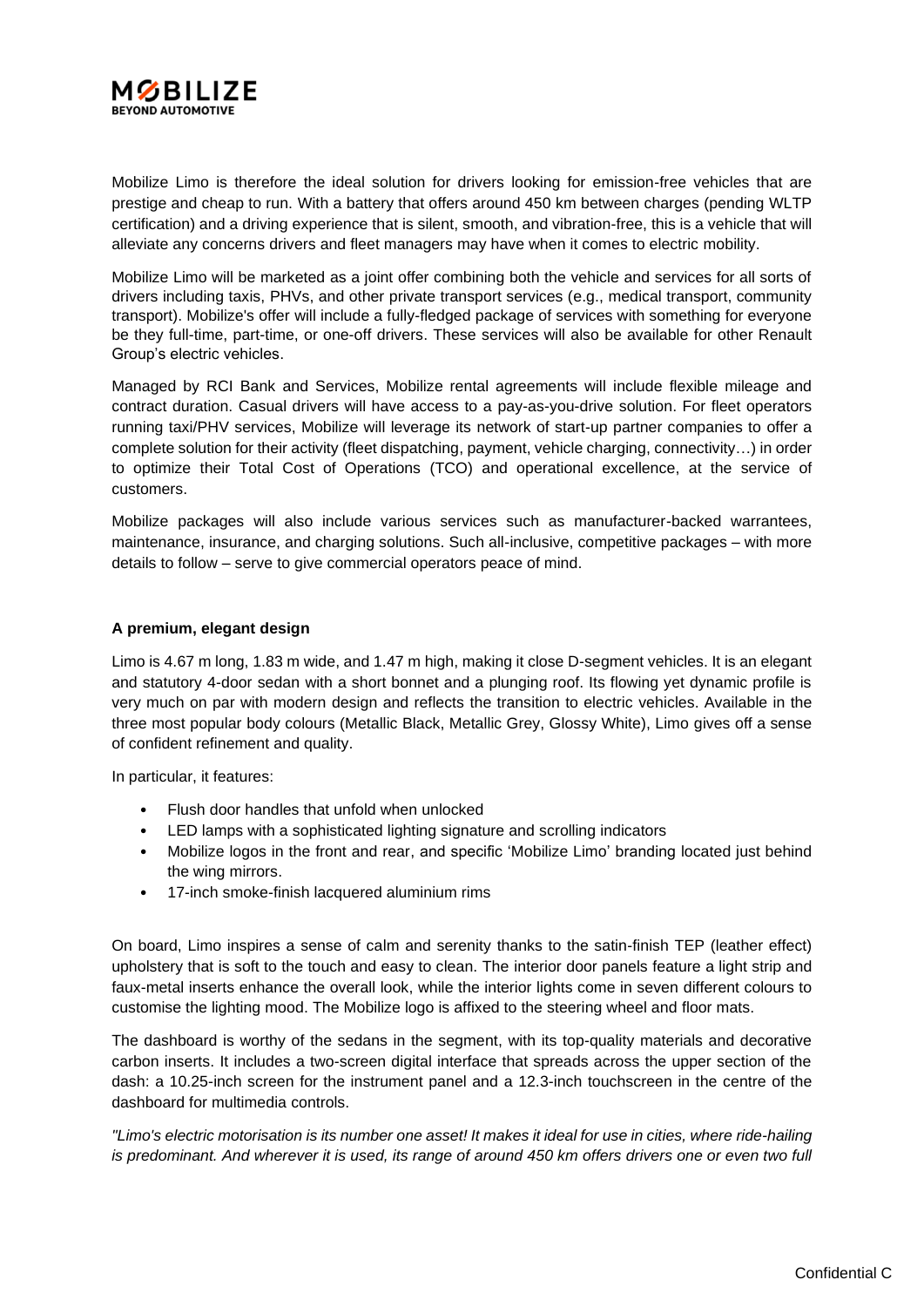

*days of work without recharging. Statutory, spacious, connected, Limo demonstrates Mobilize's ability to meet the needs of both professionals and consumers.*

#### **Gilles Normand, Mobilize Vehicle Director**

#### **Enhanced comfort for everyone on board**

Above all, the Mobilize Limo design is one built around services and usages. It was guided by the goal of giving drivers and passengers alike as much as possible in the way of comfort and practicality.

The driver's seat in the Limo was designed to ensure professional drivers had the most ergonomically and acoustically comfortable seat possible given the highly stimulating environment of a car. It features eight electric seat settings (four on the front passenger side), and the steering column can also be adjusted for both height and depth, so drivers have the ideal position no matter their body type. A refrigerated storage compartment is located between the two front seats.

The long wheelbase of 2.75m means that Mobilize Limo comes with the sort of exceptional comfort for back-seat passengers – 288mm of knee-room – one would expect on higher-end models. The wideopening rear doors give passengers easy access to the back seat. The rear bench-seat can comfortably fit three adult passengers, especially given the flat floor. The removeable middle armrest also includes two cup holders. Backseat passengers can plug in their smartphone or tablets into one of the two USB ports located in the back. They also have easy access to the volume control knobs located in the back, as well as the adjustable air-vents and booklights.

The boot on the Mobilize Limo boasts a loading capacity of 411 L, the large storage area is ideal for big suitcases. A temporary spare tyre is housed underneath the boot floor panel.

#### **A smooth yet exciting drive**

Mobilize Limo comes with a high-performance all-electric motor that can run at 110 kW (150 hp) with immediately available torque of 220 Nm. This power output makes for clean acceleration in all circumstances, and it can be used for numerous purposes. Limo drives smoothly and softly on urban and peri-urban roads. It can do 0-100 km/h in 9.6 seconds and has a top speed set to 140 km/h.

Drivers can choose between three driving modes (Eco, Normal, Sport). The intensity level for the regenerative braking can also be set to one of three options via the vehicle's settings.

Limo is readily manoeuvrable on city roads thanks to its 11.2m turning circle. It has also been fitted with a VSP (Vehicle Sound for Pedestrians) system that warns pedestrians and other vehicles of the car's presence and is always active at speeds under 30 km/h and as soon as the car is in 'Drive' mode.

#### **Simple and efficient connectivity**

The Mobilize Limo's on-board multimedia system will allow smartphone mirroring via the 12.3-inch centrally mounted touch screen. Indeed, most drivers use their own devices for navigating and accessing the various platforms such as Uber.

A Limo app specifically for drivers provides all the car's information and can be used to remotely access the car's location and certain features (e.g., open/close doors, thermal preconditioning, battery recharge)